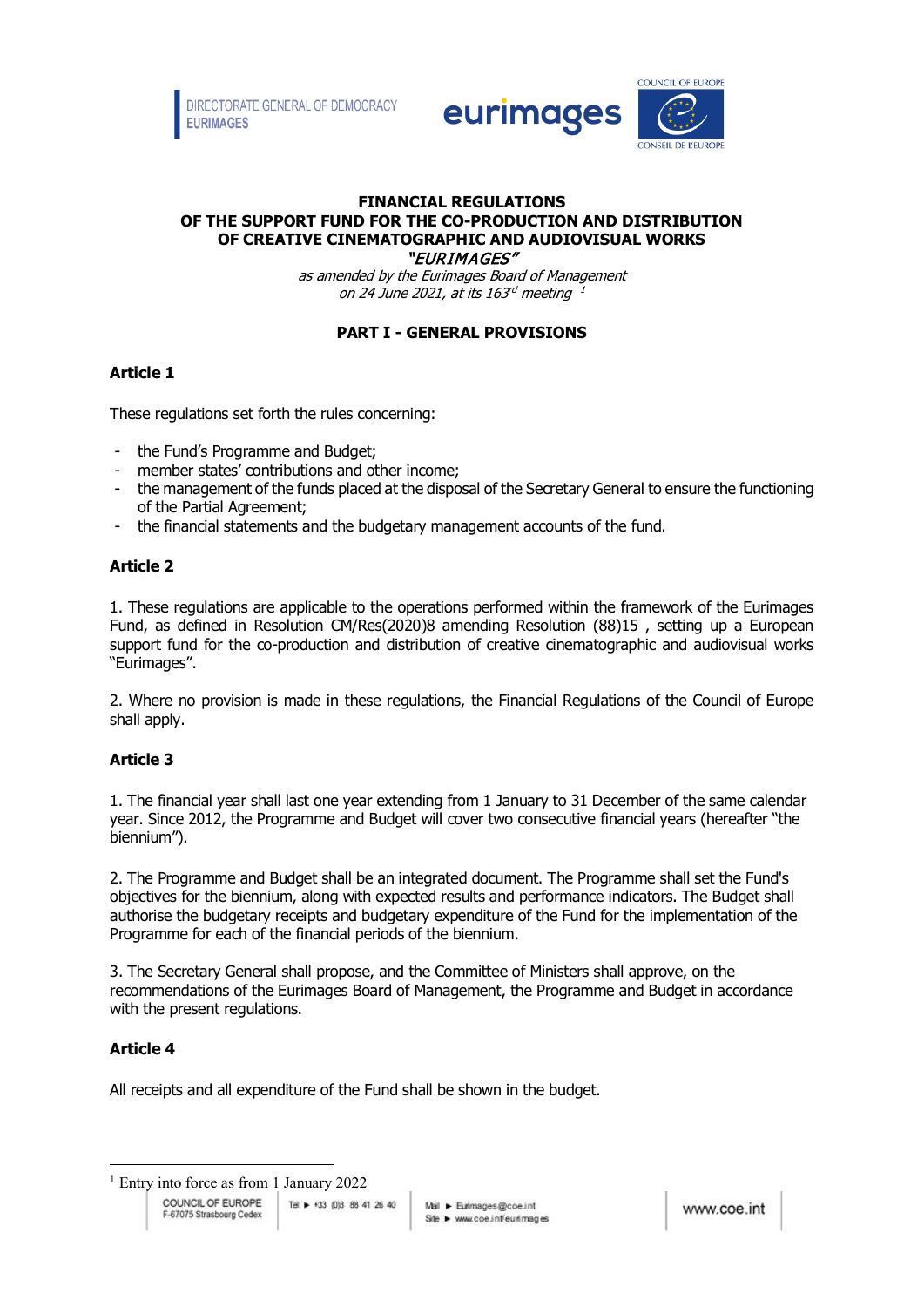### **Article 5**

The Programme and Budget as well as the accounts shall be established and kept in Euros. The contributions of member states shall be payable in Euros.

### **PART II - FINANCING – RECEIPTS AND CONTRIBUTIONS**

### **Article 6**

The Fund's resources shall be used to defray the programme expenditure and operational expenditure referred to in Resolution CM/Res(2020)8.

#### **Article 7**

The income of the fund shall consist of obligatory contributions, voluntary contributions, sums derived from reimbursements or cancellations of support, the interest earned on the Fund's financial assets, miscellaneous receipts and all other payments, donations or legacies, subject to the provision laid down in paragraph 4.3 Resolution CM/Res(2020)8.

#### **Article 8**

The credit balance of a financial year shall be added to the Fund's resources for the following financial year. This balance shall be credited to the budget of receipts as of 1 January of the following year but can be used only for the financing of programme expenditure.

## **Article 9**

- 1. The total amount of obligatory contributions for each financial year shall be assessed so as to cover the appropriations authorised in the Programme and Budget of the Fund for the same financial year, after deduction of the estimated amount of miscellaneous income.
- 2. The contributions of the Fund's member states and associate members shall be determined each year by their representatives on the Board of Management, duly authorised to that effect by their respective governments, according to a scale adopted by the Board of Management by virtue of the power conferred on it by the Committee of Ministers in Article 4.2 of Resolution CM/Res(2020)8.
- 3. As from 1 January 2011 the scale of contributions shall be based on the method adopted by the Board of Management on 2 June 2009, at its 115<sup>th</sup>, amended on 24 June 2021 at its 163rd meeting and described in Appendix I attached.

## **Article 10**

Any new member shall pay, in respect of the financial year during which its instrument of accession is deposited, a contribution in an amount to be determined, according to the scale in force, by the Fund's member states represented on the Board of Management. This contribution shall be recorded as a current year budget receipt and shall be paid within a maximum period of six months.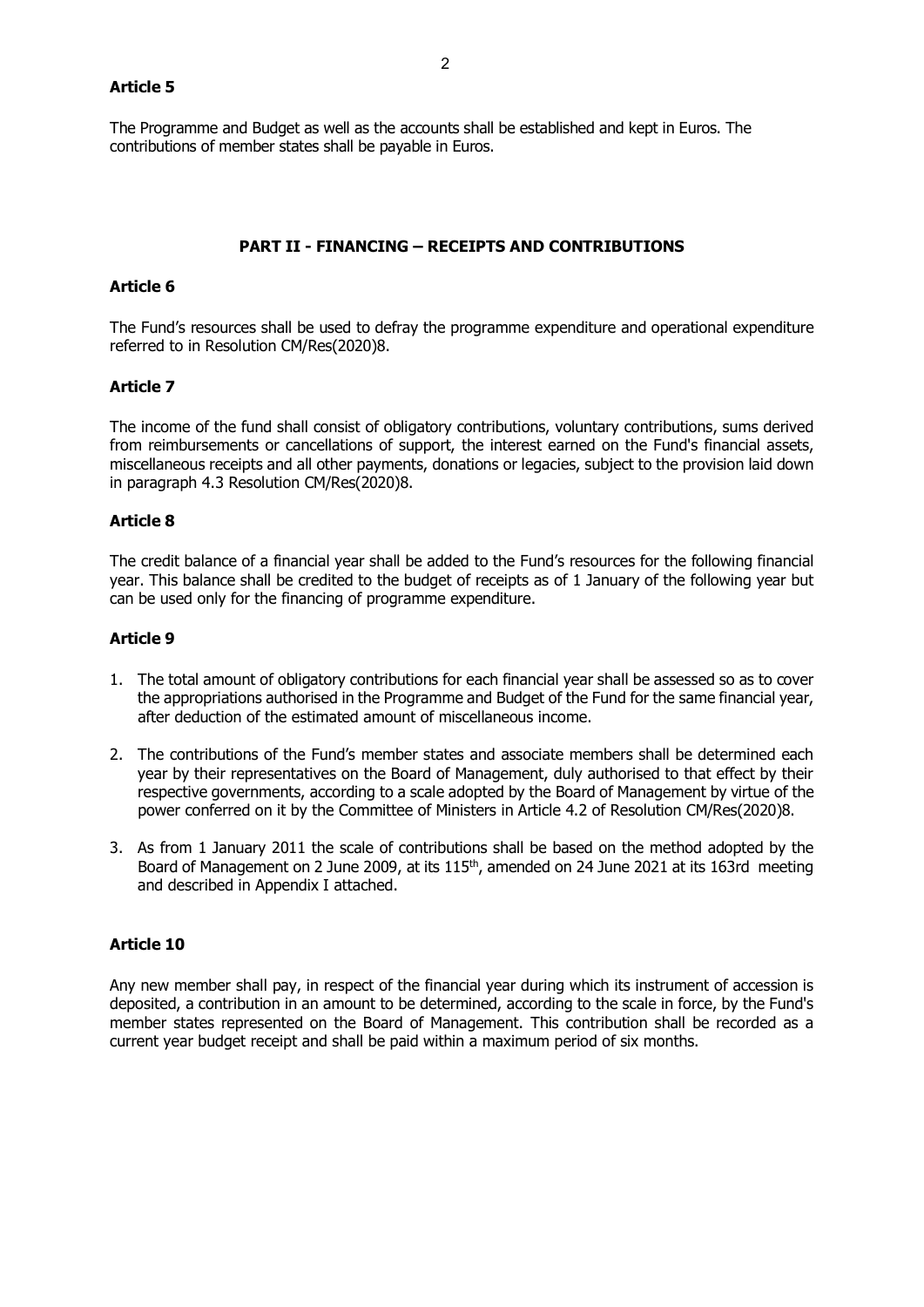# **Article 11**

1. Each member state shall pay at least one third of its obligatory contribution in the course of the first two months of the year.

2. The balance of the contribution due shall be payable before the end of June of the same year.

3. Member states that have not paid their entire contribution before the end of June, shall be required to pay simple monthly interest of 0.5% on amounts remaining unpaid on the first day of each of the following six months, and 1% on amounts remaining unpaid on the first day of each month thereafter.

4. The budget of receipts shall be credited with the amounts of contributions called. If a contribution remains unpaid in whole or in part at the end of the financial year, the unpaid amount shall remain recorded in a debtors account.

5. The Board of Management shall be informed of the situation regarding unpaid contributions in accordance with a timetable that it shall determine and, in any case, on the presentation of the annual accounts.

## **Article 12**

The contribution of a new member state shall be paid within six months of the deposit of its instrument of accession or at the latest by 31 December of the year of accession, when the latter occurs in the second semester. The non-payment of a contribution within the above time-limits shall lead to the application of default interest calculated as set out in article 11.3.

## **Article 13**

1. If all or part of a contribution remains unpaid when the financial year ends on 31 December, the Secretariat shall, after informing the state's representative on the Board of Management, call on the authorities concerned to pay the contribution within a maximum of six months. Once the six months have elapsed, any new request (or request for a renewal) for Eurimages support (whether financial or not) concerning a project or activity linked to a natural or legal person of that state will be frozen. This shall apply to all Eurimages' activities and in the case of a request for co-production support shall be applicable to both majority and minority participations in a project.

2. If a member state fails to meet all or a part of its financial obligations, including default interests, over a two-year period, the Board of Management may suspend its right of representation on the Board.

## **Article 14**

1. A voluntary contribution shall be accepted as soon as the Permanent Representative of a member state has transmitted written confirmation from the competent national authorities stating the amount, subject to the agreement of the Board of Management.

2. No penalty for late payment shall apply to voluntary contributions.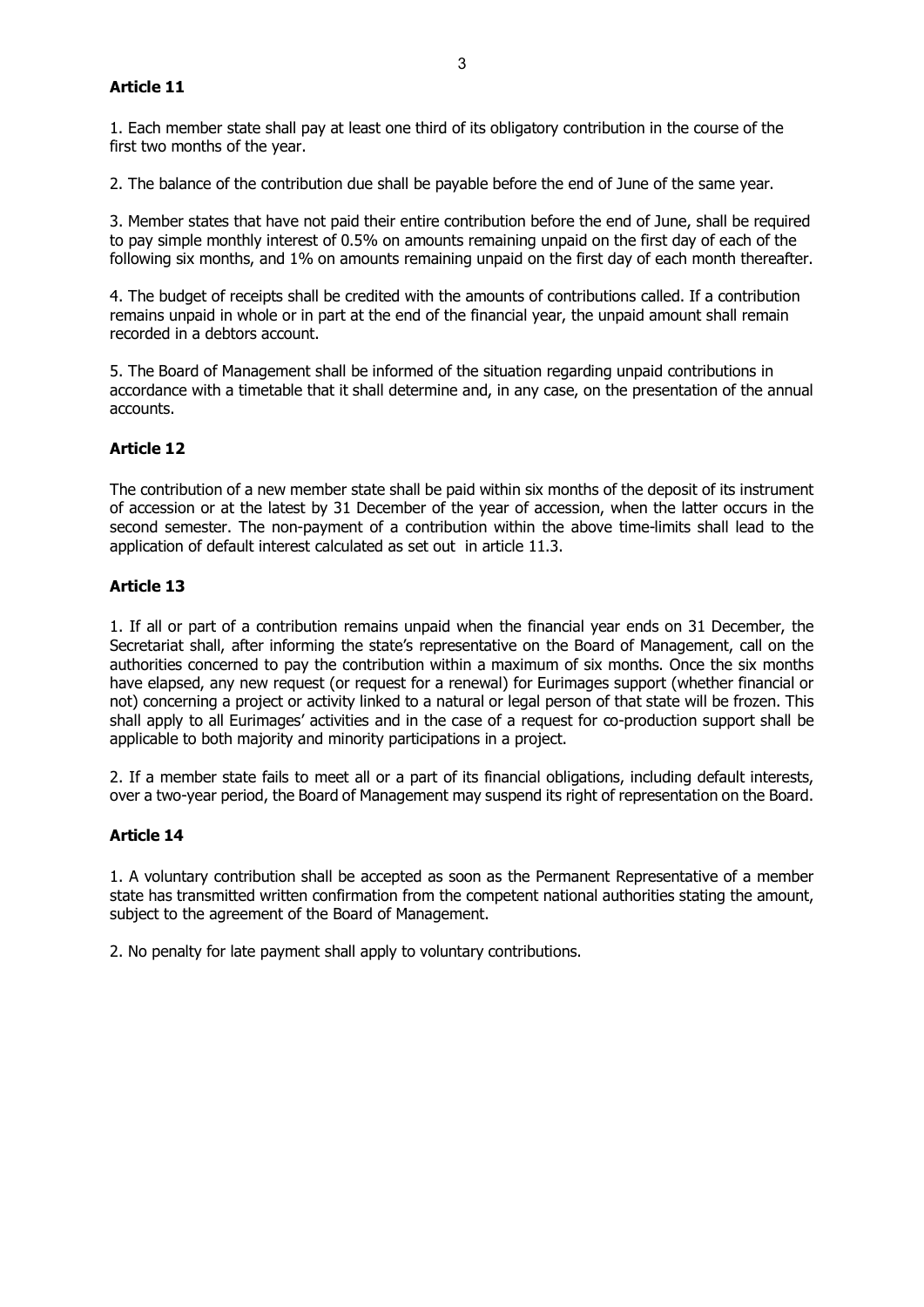# **PART III – FINANCIAL AND BUDGETARY PROCEDURES**

## **Article 15**

1. The Board of Management shall in principle hold one meeting per year.

2. The Board of Management shall examine the record of payments of obligatory and voluntary contributions, validate the statistics used as a basis for the calculation of the contributions (criteria 2, 3 and 4) and examine the budgetary orientations for the following financial year.

3. The Board of Management shall examine the accounts of the preceding financial year as well as the External Auditor's report on these accounts. It shall approve the scale and the amounts of contributions for the following financial year. It may instruct the Executive Director to bring any comments to the attention of the Committee of Ministers. At any time, the representatives on the Board shall indicate the amount of any further voluntary contributions to the Partial Agreement's budget

4. The Board of Management shall examine the draft budget and provisionally determine the allocation of the available appropriations to the different support schemes. Upon conclusion of the budgetary procedure, and in any event before the end of the year, the Secretariat will inform the Board of the final adoption of the budget by the Committee of Ministers.

## **Article 16**

The Committee of Ministers approves the Programme and the Budget of the Fund for the biennium at the budgetary meeting which precedes the biennium concerned.

## **Article 17**

The draft Programme and Budget shall contain for each financial year of the biennium:

a) objectives, expected results, performance indicators and resources of the Fund;

b) tables showing by category of expenditure and receipts, the approved expenditure and receipts for the previous financial year, and the budgetary management accounts for the financial year last ended;

c) the salary ceiling along with the salary ceiling for the previous financial year and the expenditure in relation to the salary ceiling for the financial year last ended;

d) a table of posts and a table of positions, by grade, as at 30 June of the year preceding the biennium.

## **Article 18**

The Fund's accounts are drawn up by the Secretary General of the Council of Europe in accordance with the Financial Regulations of the Council of Europe. Together with the opinion of the External Auditor, they shall be presented for adoption to the Management Committee of Eurimages, which shall communicate its observations to the Committee of Ministers, in order to discharge the Secretary General of his/her responsibility for the financial management for the current financial year.

## **Article 19**

All commitments, i.e. any act having the effect of financially commit Eurimages towards a member of staff, a third party or provider of internally billed goods or services, must be covered by a prior<sup>[1](#page-3-0)</sup> reservation of funds in the accounting management system for the estimated amount of the expenditure.

<span id="page-3-0"></span> $1$  The commitment (PO), the reception and the payment must take place in this order, also on the same day.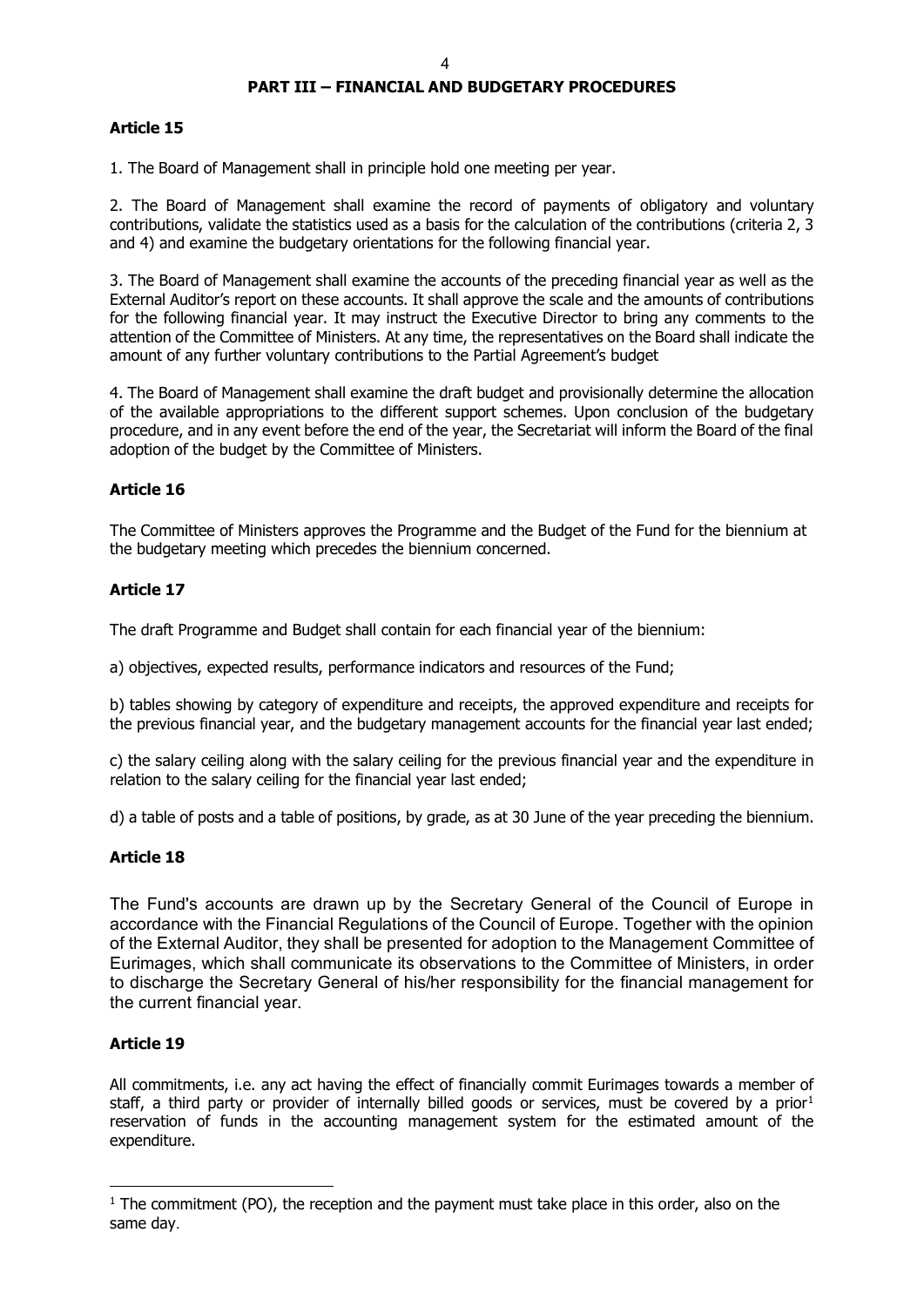## **PART IV - CONDITIONS OF SUPPORT**

## **Article 20**

The Board of Management may grant financial aid to natural or legal persons governed by the legislation of one of the Fund's member states who produce, publicise, distribute, broadcast, exhibit films or are in any way involved in the film industry including film festivals, information portals or film industry associations, and to persons that support the development of the film industry, such as training initiatives or institutions. This financial aid can be granted in the form of a subsidy, a sponsorship, an advance on receipts or in any other form decided upon by the Board of Management.

The Secretariat of Eurimages may, if it considers that the circumstances so require, order payments into an escrow account.

#### **Article 21**

The conditions governing the award of support, as determined by the Board of Management, are set out in the rules governing the support schemes.

#### **Article 22**

1. The amount of the support shall be determined and paid in euros.

2. To determine the euro equivalents of the financing plan, the budget, the receipts and the amount of support applied for, only the euro exchange rate for converting foreign currencies, as regularly stipulated by the Treasury, payments and accounting Department of the Council of Europe, shall be applicable.

## **Article 23**

An agreement between the Executive Director, acting on behalf of the Eurimages Fund, and the beneficiary(ies) shall stipulate the terms on which support is granted, in particular:

- $\bullet$  the beneficiary(ies)
- ♦ the amount of support awarded
- $\bullet$  the identity of the work
- $\bullet$  the nature of support
- ♦ the time-limits
- $\bullet$  the method of payment
- ♦ if appropriate, the repayment procedure
- conditions governing termination and cancellation of the agreement.

## **Article 24**

1. The Executive Director shall supervise the execution of agreements and report to the Board of Management on the beneficiaries' compliance with their contractual obligations towards Eurimages.

2. The Executive Director shall initiate and pursue any measures which the Board of Management considers necessary for this purpose.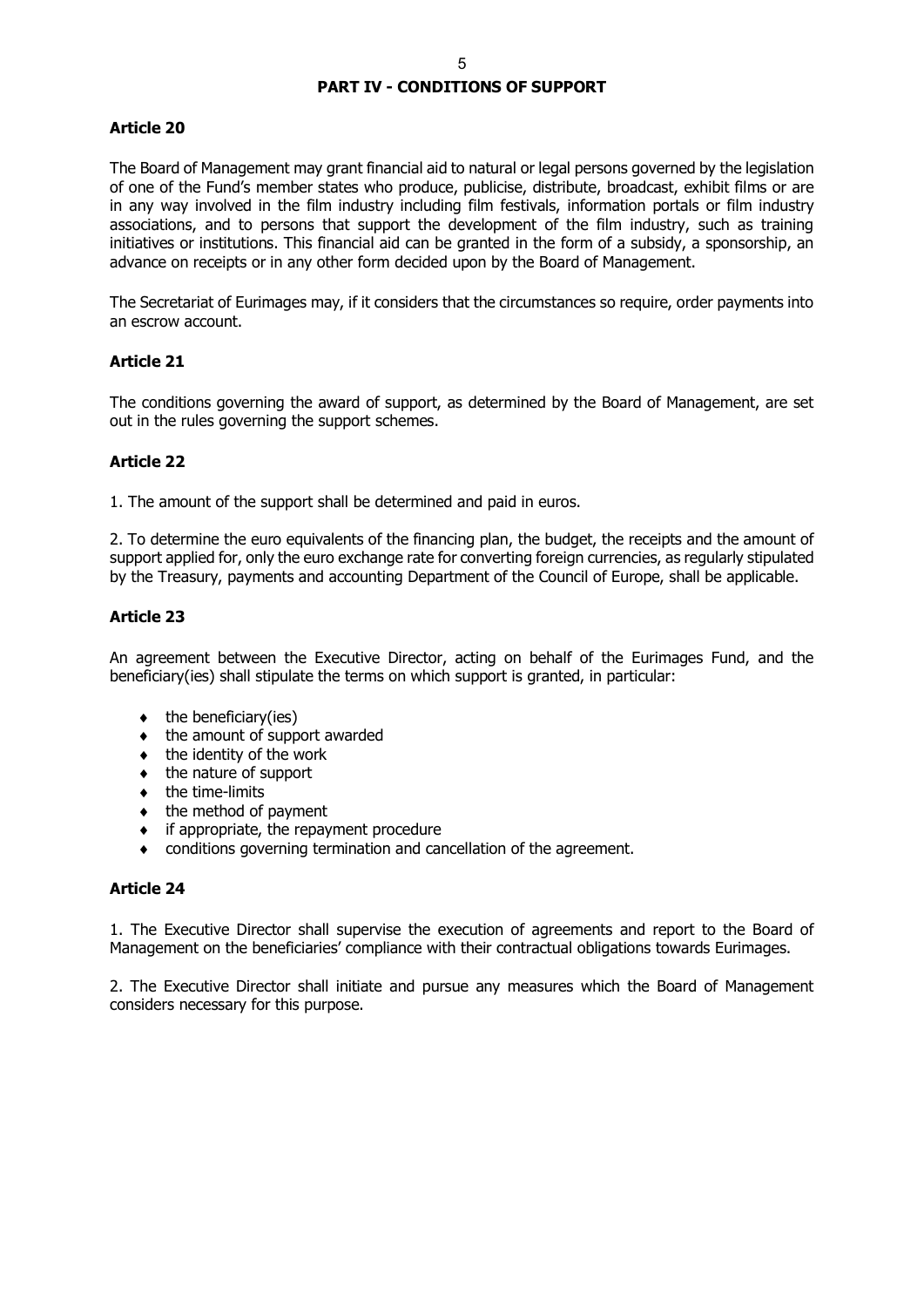## **Article 25**

1. Any dispute relating to the execution or application of the support agreement referred to in Article 22 of these Regulations shall be submitted, failing a friendly settlement between the parties, for decision to an Arbitration Board composed of two arbitrators, each selected by one of the parties, and of a presiding arbitrator, appointed by the other two arbitrators; if no second arbitrator or presiding arbitrator is appointed under the above conditions within a period of four months, the President of the European Court of Human Rights shall make the appointment.

2. However, the parties may refer the dispute for decision to a single arbitrator selected by agreement between them or, failing such agreement, by the President of the European Court of Human Rights.

3. The Board or, where appropriate, the arbitrator shall determine the procedure to be followed.

4. If the parties fail to agree upon the applicable law, the Board or, where appropriate, the arbitrator shall decide ex aequo et bono, having regard to the general principles of law and to practices in the cinematographic and audio-visual field.

5. The arbitral award shall be binding upon the parties and is not subject to appeal.

## **PART V – FINAL PROVISIONS**

#### **Article 26**

1. These Financial Regulations shall enter into force on 1 January 2022.

2. The provisions of the former Financial Regulations are hereby abrogated with effect from the same date.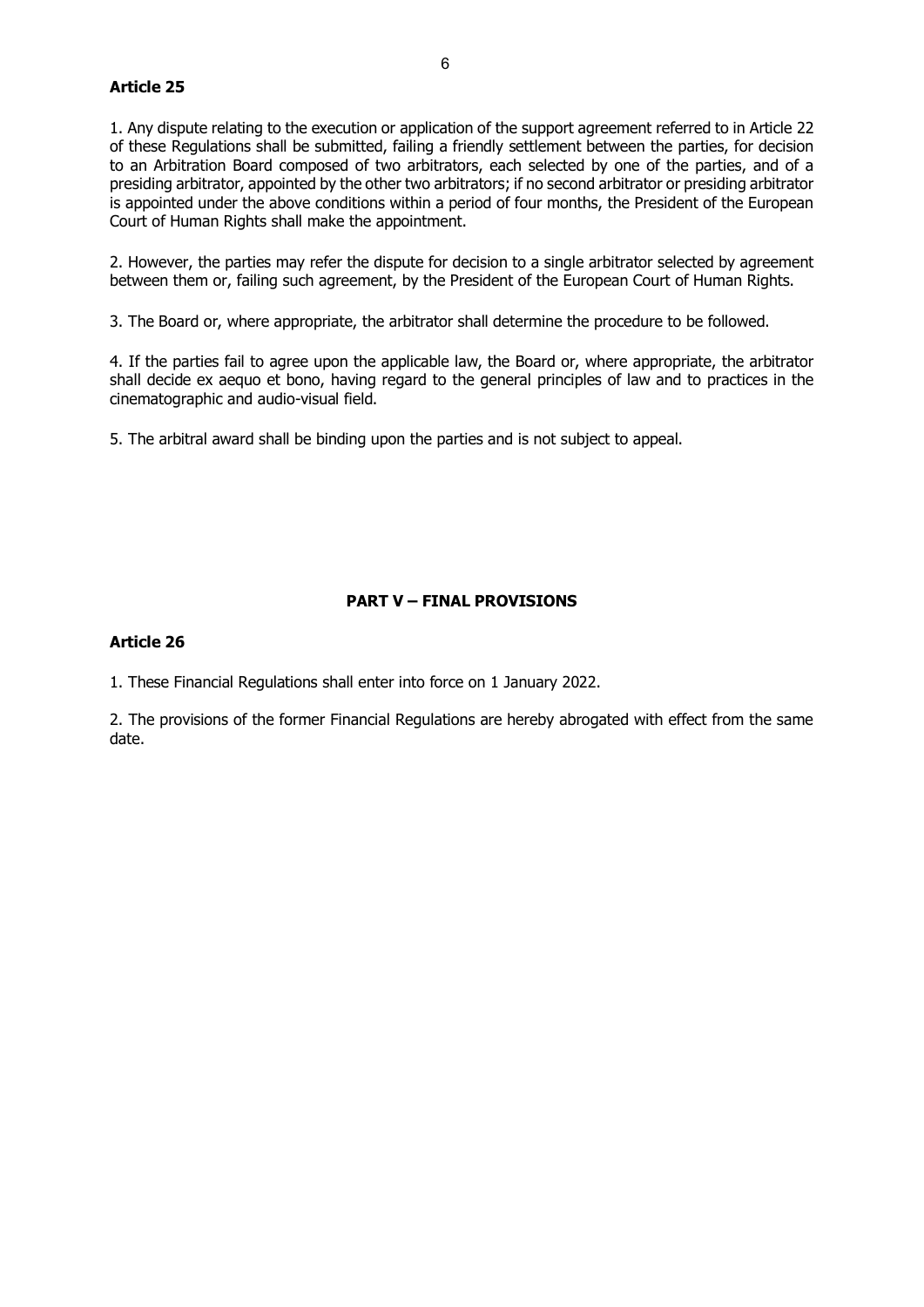## **Appendix I to the Financial Regulations of Eurimages**

## **Method of calculating the scale of member states' contributions to the Eurimages budget[1](#page-6-0)**

## **Amended by decision of the Board of Management, During its 135th meeting on 20 June 2014 Coming into force on 1 January 2016 and During its 163rd meeting on 24 June 2021 Coming into force on 1 January 2022**

### **I. Determination of the contributions payable by member states of the Support Fund for the Co-Production and Distribution of Creative Cinematographic and Audiovisual Works "EURIMAGES"**

1. As from **1 January 2011** the method of calculating the scale of member states' contributions to the Fund's budget shall be that set out in this appendix to the Fund's Financial Regulations. The amendments introduced by the Board of Management (135<sup>th</sup> and 163<sup>rd</sup> meetings) are implemented for the calculation of the contributions as from the years 2016 and 2022 respectively.

## **Description of the calculation method**

2. This new method departs from the principles established by Resolutions (74)25 and (94)31 of the Council of Europe in that it reduces the impact, on the final calculation of the contributions, of the GDP and population factors (in particular, the population factor now counts for only 4.8%). The aim is to redistribute the cost of the contributions among the member states, still in accordance with the GDP and population criteria but while adding other criteria that reflect the specific nature of Eurimages' work and the situation of its member states as regards cinematographic co-production, projects submitted to the Fund and projects supported by the Fund as well as the amounts indicated in the support agreement for the other programmes.

3. The percentage rates of contribution are expressed to four decimal places.

4. The minimum rate of contribution is set by the Board of Management. The latter can also decide whether a maximum rate should be set<sup>[2](#page-6-1)</sup>.

## **Reminder of the principles laid down by Resolution (94)31**

5. The method of calculating the scale of contributions in force until 31 December 2010 is based on the principles established by Resolution (94)31 of the Committee of Ministers, which is applicable to all Council of Europe budgets.

6. This scale is calculated by reference to the average annual statistical data relating to each member state's population and GDP (converted to US dollars) for the three-year period ending 24 months before the date of the scale's entry into force. Under the calculation procedure, the GDP data are given a weighting of 5 and the population data a weighting of 1.

7. The data relating to these two factors are drawn from documents published by independent sources (for example, the OECD, the United Nations, the International Monetary Fund, the World Bank, and so on), which are identified in the calculation tables. When data are not available from a published independent source, the secretariat will use the best available data and inform the Board of Management of Eurimages and the Committee of Ministers of their source and nature.

<span id="page-6-0"></span> $<sup>1</sup>$  Scale of contributions based on the method adopted by the Board of Management on 2 June 2009 at</sup> its 115th meeting.

<span id="page-6-1"></span> $2$  As from 1 January 2010, the minimum rate of contribution is of 0.5 %.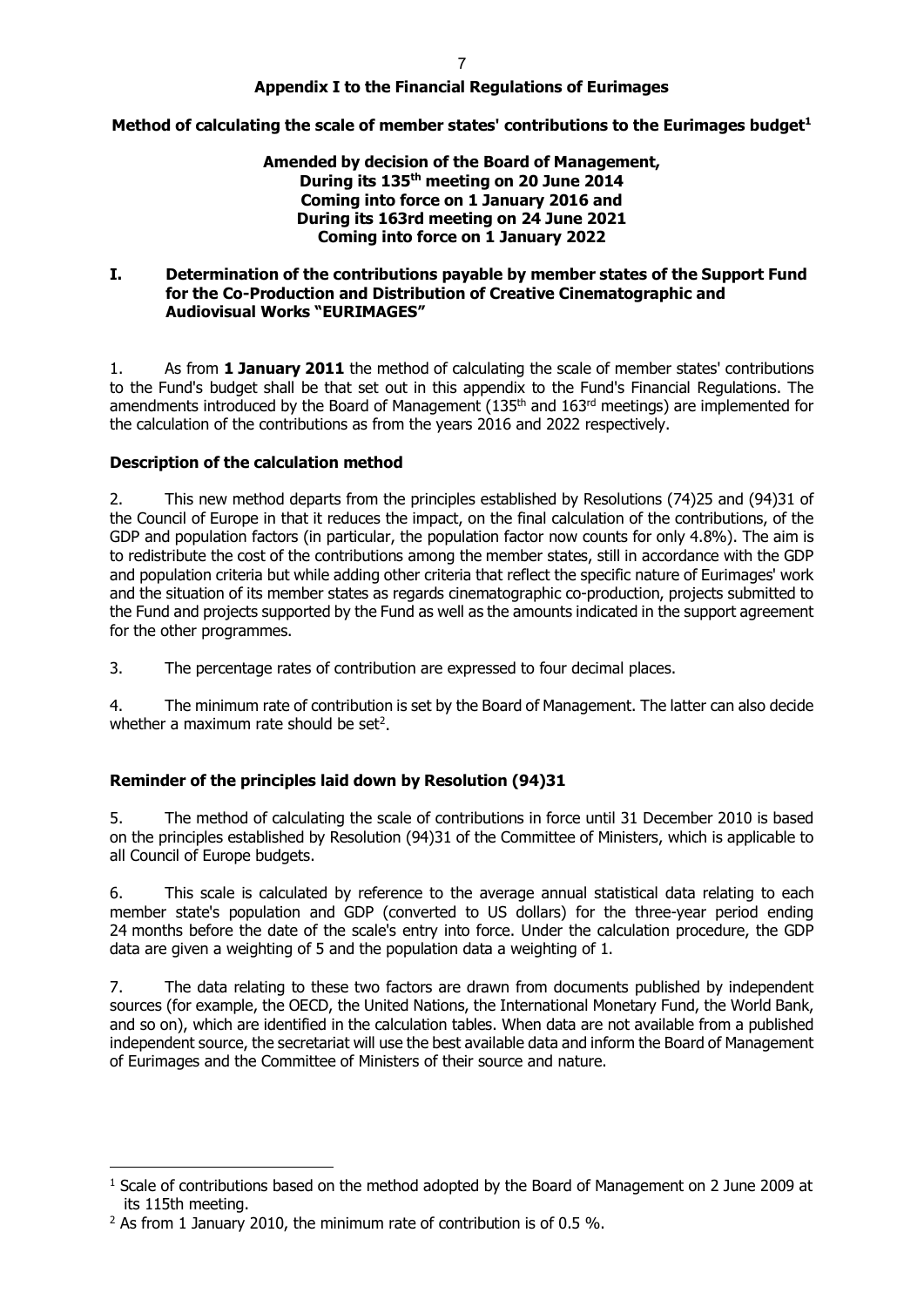8. At this stage the rate applicable to the member states qualifying as major contributors must be equalised. The rate is obtained by adding the rates for the states concerned, as shown in column F of Table A of the detailed calculation procedure set out in point II below, and dividing the result by the number of these states.

9. In the case of Eurimages the major contributors are determined by the Board of Management<sup>[1](#page-7-0)</sup>.

### **New contributions calculation criteria**

- 10. The new method is based on a combination of four criteria:
	- 1. The country's wealth (GDP) and the size of its population, with the coefficients laid down in Resolution (94)31 (1 for population size and 5 for GDP). These two parameters combined, after equalisation of the rates for the major contributors to Eurimages, as described in paragraph 8 above, constitute **criterion no. 1**.

The data used to determine this criterion are those taken into account for calculating scales of contributions to Council of Europe budgets for the same financial year.

2. Each country's co-production volume: the number of films co-produced, with coefficients of 1 for majority co-productions and 0.5 for minority co-productions, constitutes **criterion no. 2**.

These data are established according to the following principles:

- a. a film is included in the calculations in the year of its release in the country concerned;
- b. the films taken into account are full-length feature films, animations and documentaries intended for theatrical release;
- c. co-productions: these are "approved" co-productions recognised by the authorities of the co-producing countries.

The data used to determine this criterion are established in co-operation with the European Audiovisual Observatory.

They are submitted to the Eurimages Board of Management for approval at its first meeting in the relevant year.

- 3. The amount of support requested from Eurimages by co-producers in a given country for eligible projects (whether supported or not) constitutes **criterion no. 3**. The data used to determine this criterion are taken from the "Coeurimages" data base and must correspond to the amounts shown in the support application form. These data are submitted to the Eurimages Board of Management for approval at its first meeting in the relevant year.
- 4. The amount received from the Fund by co-producers in a given country for projects supported constitutes **criterion no. 4**.

The data used to determine this criterion are taken from the "Coeurimages" data base and the Europa Cinemas data bases and must correspond to:

- the amounts awarded at the time of the Eurimages Executive Committee's decision to grant support for the co-production support and the cinemas support programmes,
- the amounts mentioned in the support agreement for the other programmes.

These data are submitted to the Eurimages Board of Management for approval at its first meeting in the relevant year.

<span id="page-7-0"></span><sup>&</sup>lt;sup>1</sup> As from 1 January 2010, the major contributors to the Fund are France, Germany and Italy.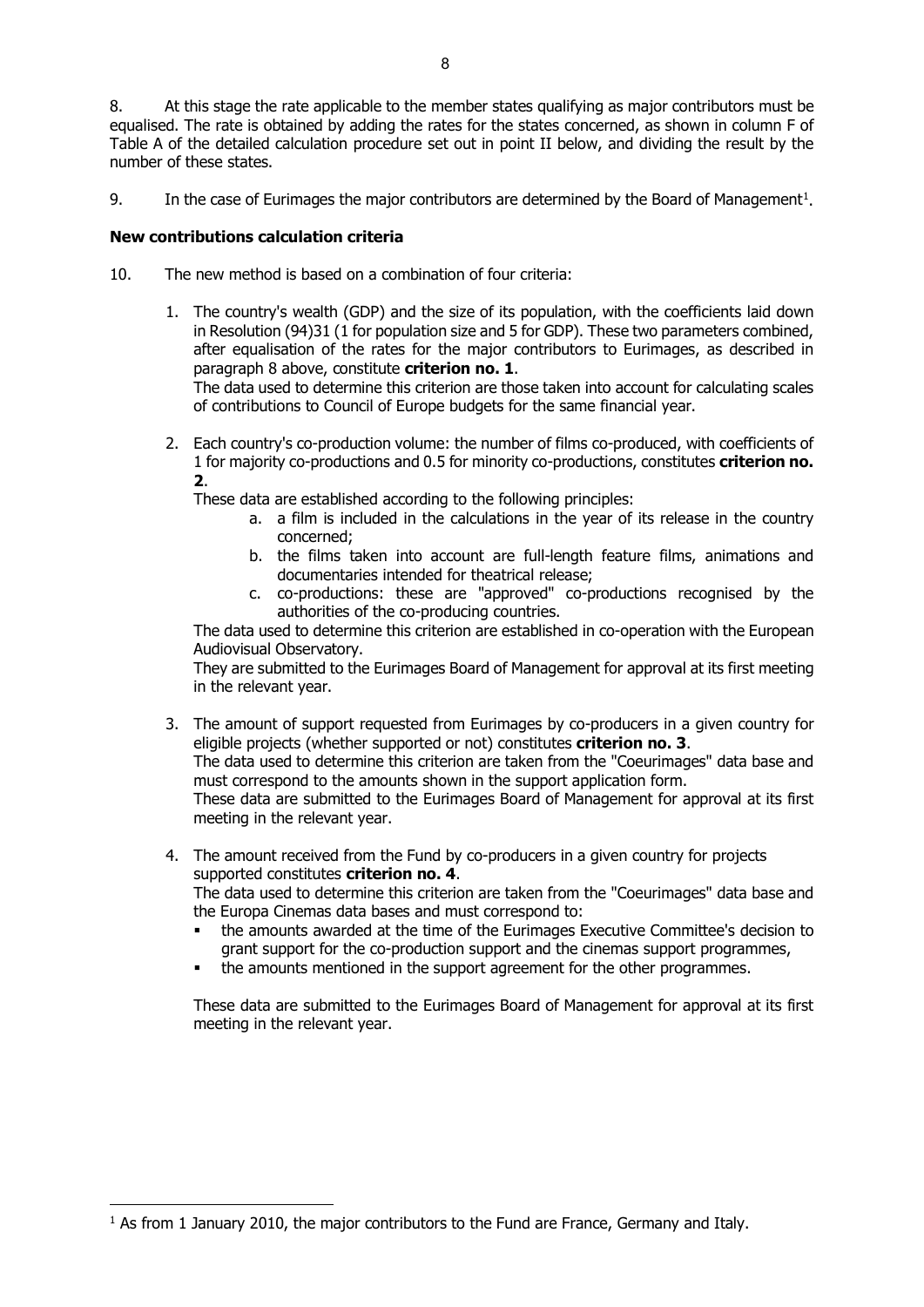In addition to the co-production support programme, all other support programmes of the Fund will be considered in the calculation of the criterion no. 4 provided that a support agreement is directly signed between the Fund and a legal entity beneficiary of the support. The country of registration of this legal entity is understood as the country of the beneficiary. When several legal entities from member States are being granted support within the same support agreement, amounts granted are split proportionately.

Will not be considered:

- The Audentia Award;
- Support for residencies, training programmes, sponsorships and patronages under the Promotion programme and the Gender Equality Action Plan and other transversal Action Plans,
- **Expenses incurred within the framework of the Promotion programme related:** 
	- $\checkmark$  to the Fund's co-operation with film festival and markets,
	- $\checkmark$  to the Co-production Award Eurimages Prize at the European Film Awards.

As a general principle, support granted to natural persons will be allocated to the member State of residence.

# **Reference periods**

11. The scale of contributions is calculated on the basis of the average of the annual data for the above criteria (§ 10). The reference periods for these averages are not identical for all of the criteria; they are determined according to the availability of the data.

12. For **criterion no. 1** the reference period corresponds to that specified in Resolution (94)31, namely the three-year period ending 24 months before the scale's entry into force (for example, for contributions payable in 2016, the reference period will be 2011 to 2013).

13. For **criterion no.°2** full historical data before 2005 are lacking, and the data recorded by the European Audiovisual Observatory are normally available at the end of year n+1 (2013 data available at the end of 2014). The reference period for calculating contributions payable in 2016 will span nine years, from 2005 to 2013. However, as from 2017, the reference period for criterion no. 2 will be increased so as to span ten years, ending 24 months before the scale's entry into force (for example, 2005 to 2014 for contributions payable in 2017).

14. For **criteria nos. 3 and 4**, which refer to Eurimages' internal statistics available as early as the end of year n, the reference period will be the ten years ending 12 months before the scale's entry into force (for example, 2005 to 2014 for contributions payable in 2016).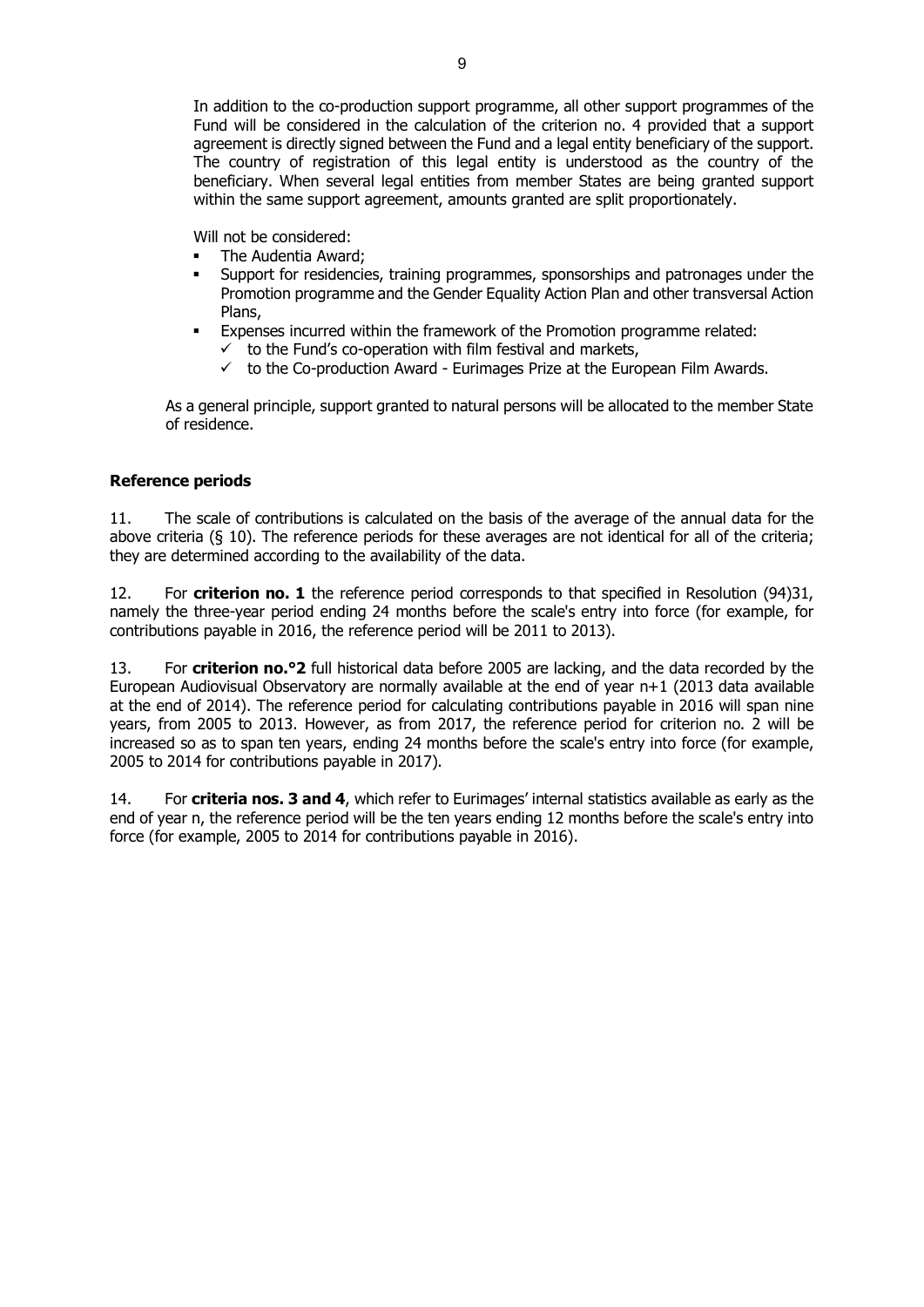15. To sum up, the reference periods for the various criteria applied in calculating the contributions would be modified as follows:

## Contributions for 2016

| <b>Criterion</b>               | <b>Length of period</b> | <b>Years taken into</b><br>consideration |
|--------------------------------|-------------------------|------------------------------------------|
| 1. $GDP + Population$          | 3 years                 | 2011 to 2013                             |
| 2. Co-production volume        | 9 years                 | 2005 to 2013                             |
| 3. Amount of eligible projects | 10 years                | 2005 to 2014                             |
| 4. Amount of support received  | 10 years                | 2005 to 2014                             |

# Contributions for 2017 (and subsequent years)

| <b>Criterion</b>               | Length of period | Years taken into<br>consideration |
|--------------------------------|------------------|-----------------------------------|
| 1. GDP+Population              | 3 years          | 2012 to 2014                      |
| 2. Co-production volume        | 10 years         | 2005 to 2014                      |
| 3. Amount of eligible projects | 10 years         | 2006 to 2015                      |
| 4. Amount of support received  | 10 years         | 2006 to 2015                      |

## **Coefficients for weighting the criteria**

16. The four chosen criteria are combined to obtain the **end rate** applicable to total contributions in year n with a view to apportioning the cost among the member states. The following **coefficients** are applied to these criteria:

- criterion no. 1, coefficient 1
- criterion no. 2, coefficient 0.5
- criterion no. 3, coefficient 1
- criterion no. 4, coefficient 1

## **New member states**

17. To calculate the contributions payable by new member states, for the first year an estimate will have to be made as follows:

- criterion no. 1: see paragraph 10.1 above;
- criterion no. 2: see paragraph 10.2 above;
- criteria nos. 3 and 4: the Eurimages secretariat will have to estimate the rates to be used for these two criteria. This estimate will be based on the averages obtained for criteria nos. 3 and 4 for the six countries closest to the candidate state as regards criterion no. 2.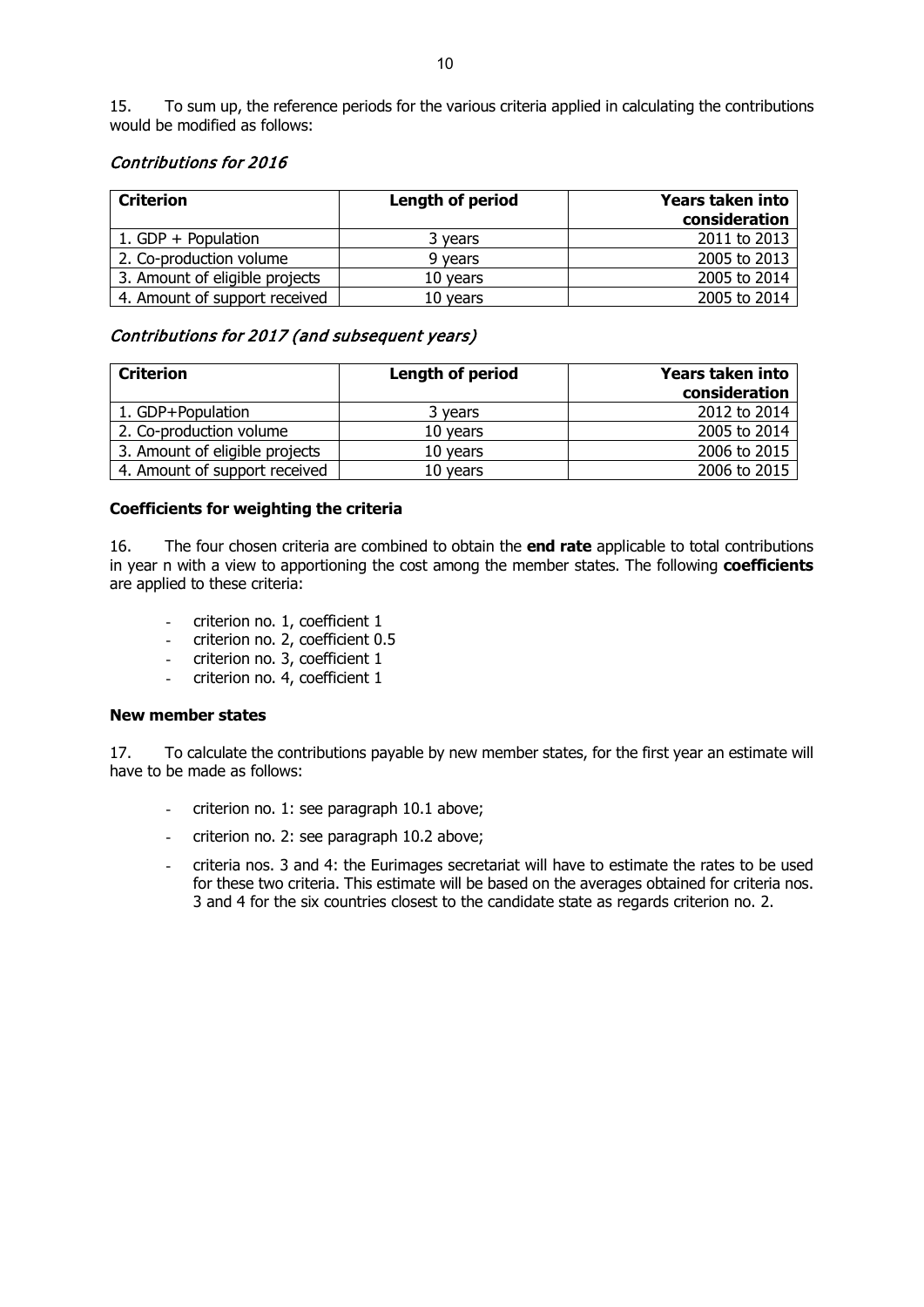## **Transitional provisions**

18. At its 115th meeting, on 2 June 2009, the Eurimages Board of Management set the date of 1 January 2011 for the entry into force of the new method and decided that **its implementation would be staggered over a six-year period**. This transitional period ends on 1 January 2016.

19. As a consequence, the new calculation method will apply in full for the contributions of the year 2016.

# **II. Detailed calculation procedure**

20. The calculations to determine the annual scale of contributions to the Eurimages Fund will be performed by the Eurimages secretariat and verified by the Directorate of Programme and Budget in connection with the annual budgeting procedure.

21. The data relating to the various criteria will, as far as possible, be established according to the following time-table:

- a) the data relating to criterion no. 1 will be supplied by the Treasury, payments and accounting Division in about mid-May;
- b) the raw data relating to criterion no. 2 will be supplied by the European Audiovisual Observatory towards the end of November;
- c) at the year end the Eurimages secretariat will extract the Fund's internal statistical data relating to criteria nos. 3 and 4.

22. The Fund's internal statistical data are analysed and reprocessed to obtain averages for each country. These averages, calculated on the basis of a country's number of years' membership of the Fund, are set out in three tables:

- The table "Eligible projects (supported and non-supported), amounts requested": the amounts shown correspond to the sum of the support requested by coproducers (majority or minority) in the various countries for a given year. The amount requested for each project is apportioned per country on the basis of each  $co$ -producer's percentage in the project;<sup>1</sup>
- The table "Support received by producers in the different member states" shows the amount of support awarded to supported projects during the ten years in question;
- The table "Other support received by legal entities in the different member states" shows the amount of support awarded within the framework of the Fund's other programmes during the ten years in question. However, this calculation will not be retroactive and will take into account the amount of support awarded as from 2021 onward

<span id="page-10-0"></span> $1$  The co-production percentages are those shown in the financing plan of the application file submitted to the Board.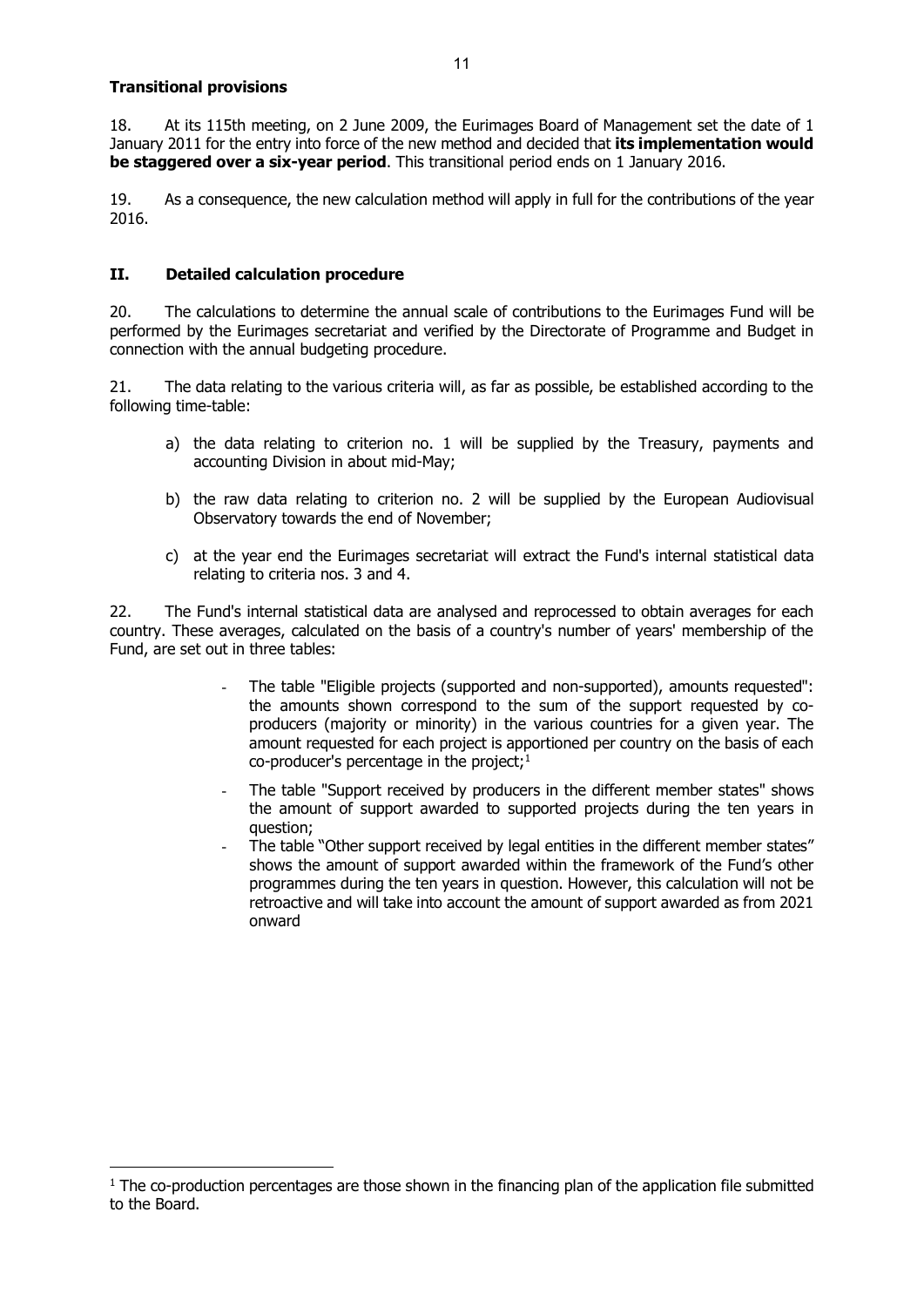23. The contributions are calculated in two stages, as shown in tables A and B below:

a) **Table A** shows the four criteria used in calculating the contributions and the manner of calculating the rates, which are then carried over to table B. The four criteria used in calculating the contributions (table B) are the rates indicated in columns H, J, L and N of table A.

- <span id="page-11-0"></span>b) **Table B** shows the stages involved in calculating the contributions:
	- carrying over of the rates constituting the four chosen criteria, with an indication of the weighting coefficient applied to them:
		- Column C, criterion no. 1: GDP and population, overall coefficient 1
		- Column D, criterion no. 2: co-production volume (majority + minority), overall coefficient 0.5[1](#page-11-0)
		- Column F, criterion no. 3: amount of eligible projects, coefficient 1
		- Column G, criterion no. 4: amount of support received, coefficient 1.
	- column H: calculation of the average rate for the four criteria combined, weighted by their coefficients;
	- column I: application of the minimum contribution rate of 0.5000;
	- column J: modulation ("lissage") of the rates;
	- column K: final rate:
	- this final rate applied to the total amount of contributions gives the new breakdown of their cost, shown in columns L and P after a possible correction applied so as to arrive at a rounded total.